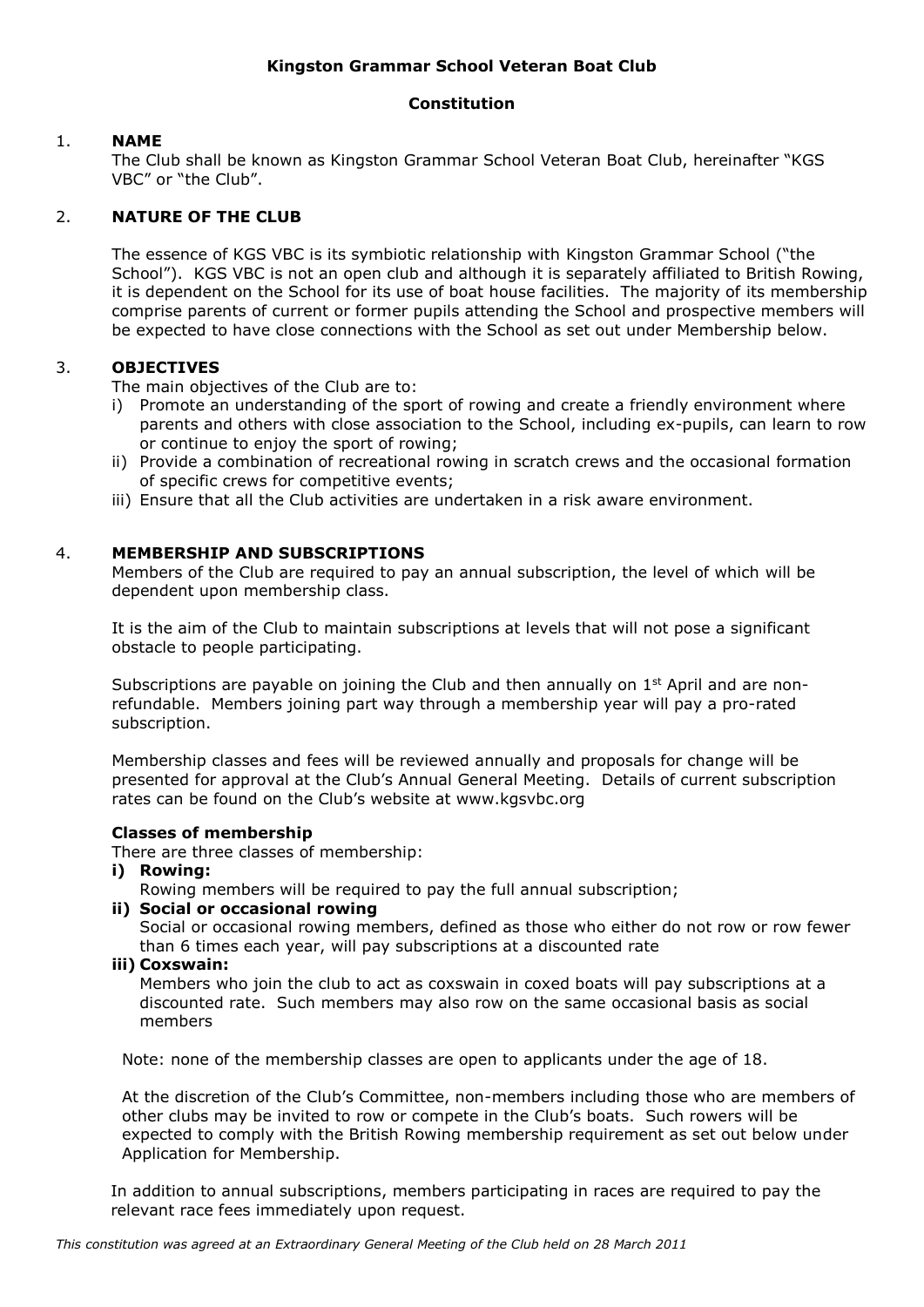## **Application for membership**

Application for membership should be made to the Club Secretary and will be subject to approval by the Club's Committee. Prospective members will be expected to have clear connection or affiliation with the School. Application forms can be obtained from the Club Secretary or can be downloaded from the Club website.

In the event that the Club reaches a level of membership that either fully utilises available Club equipment or exceeds the available capacity of School facilities, applicants for membership may be placed on a membership waiting list until a vacancy exists.

In order to preserve the Club's overall ethos of providing rowing facilities to active adult rowers, the Committee, in its absolute discretion, reserves the right to restrict the availability of Social/occasional memberships.

If it is considered by the Committee, in its absolute discretion, that the granting or renewal of membership would be detrimental to the aims and objectives of the Club, by virtue of conduct or character likely to bring the Club or the sport of rowing into disrepute or for some other similar good cause, the Committee shall be entitled to refuse or withdraw such membership. In doing so, the Committee shall provide full reasons for their decision and grant a right of appeal to the applicant or member concerned. Any such appeal shall be to an independent Hearings Panel constituted and acting as set out in b) below.

A person who has been expelled from, or refused membership of, British Rowing shall not be eligible for membership.

## **Club rules and British Rowing Membership**

All members must abide by the Rules of the Club and all relevant rules and guidance of British Rowing, in particular, those relating to water safety.

In order to safeguard the nature of the Club and its relationship with the School and to avoid any conflict of interest Members must not derive any direct or indirect financial or commercial benefit from activities involving the School and/or the Club unless the nature of the benefit and the activities have been fully disclosed to and approved by the Committee.

All Rowing members and any Social or occasional rowing members who wish to row must hold appropriate British Rowing Membership or its equivalent. Details of British Rowing membership can be found at: <http://www.britishrowing.org/membership/types>

### **Cessation of membership**

- a. Any member may resign giving one month's clear notice in writing to the Secretary.
- b. Any member violating any of the rules or regulations of the Club or being adjudged guilty of unsatisfactory conduct may, by resolution of the Committee, be suspended or expelled. Any member so suspended or expelled may appeal to an independent Hearings Panel if such an appeal is approved by two members of the Committee.

An independent panel may be drawn from the membership of the Club or from other clubs in the region. The panel will hear and receive evidence, reach a conclusion, affirm as appropriate or reject the sanctions imposed. Any hearings panel must give a fair and independent hearing to the appellant within an appropriate timescale. Hearings must not contravene the Human Rights Act 1998 or any other policies of the Club and British Rowing*.* 

*[Note: See current guidelines on Grievance and Disciplinary Procedures in Rowing published in the British Rowing Almanack and downloadable from the website [www.britishrowing.org](http://www.ara-rowing.org/)* ]

c. unless otherwise agreed by the Committee, a member shall be deemed to have resigned from the Club if, after due notice in writing, they have not paid their annual subscription within three months of the due date.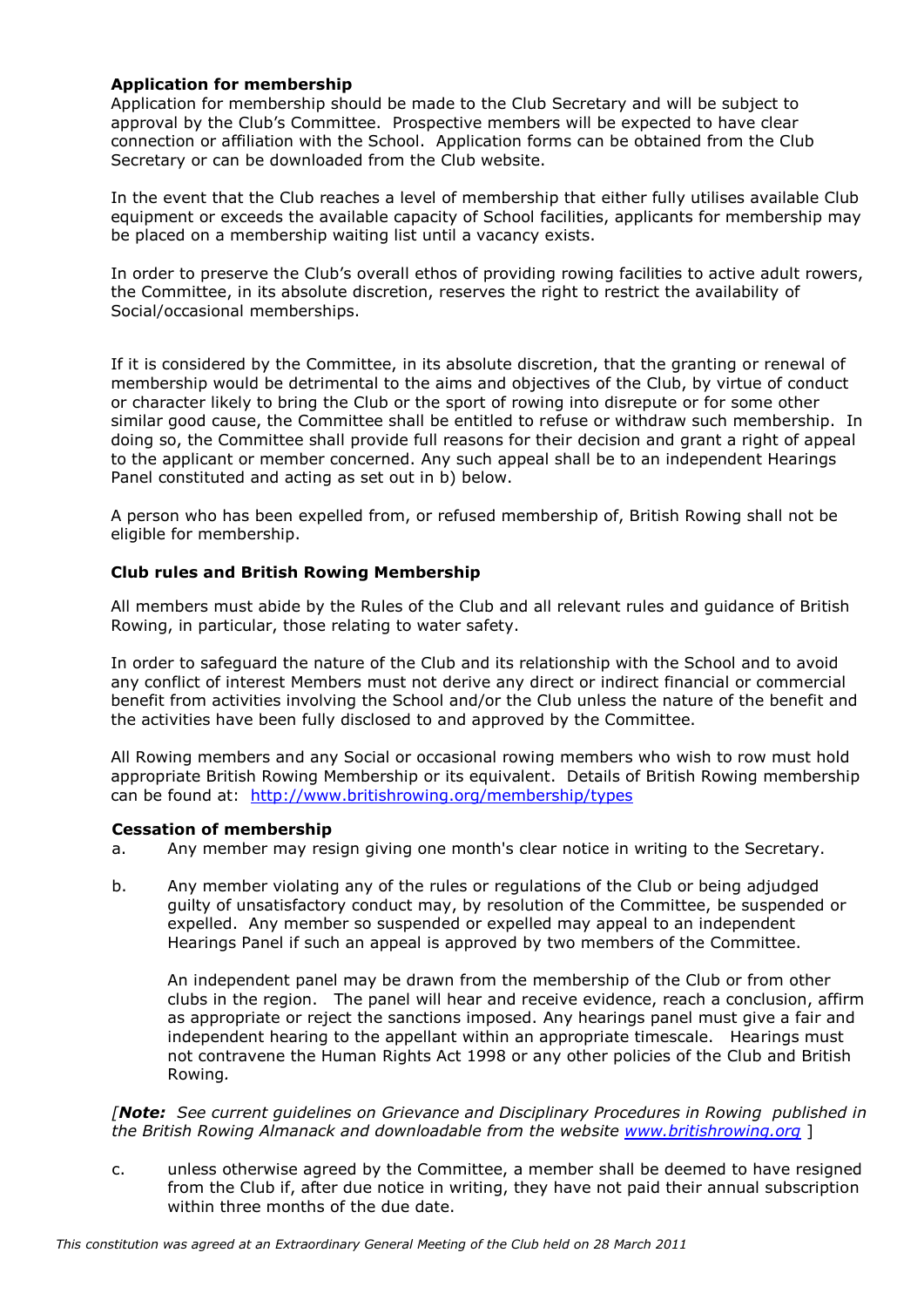# **Grievance and disciplinary procedures.**

An individual or member with a complaint about treatment by the Club should set out their grievance, in the first instance to the Club President. The Club will seek to deal with complaints in a fair and timely manner, with reference to British Rowing's Guidelines on Grievance and Disciplinary Procedures in Rowing.

# 5. **EQUAL OPPORTUNITIES POLICY**

The Club is fully committed to the principles of equality of opportunity and is responsible for ensuring that no member receives less favourable treatment on the grounds of age, gender, disability, race, ethnic origin, nationality, colour, parental or marital status, pregnancy, religious belief, social status, sexual orientation or political belief.

# 6. **CHILD PROTECTION PROCEDURES**

The Club accepts the policy and procedures relating to Child Protection and the Protection of Vulnerable Adults as set out by British Rowing, and requires all members to accept them as a condition of membership.

## 7. **COMMITTEE AND CLUB OFFICERS**

- a. A Committee shall conduct the affairs of the Club as a whole and shall consist of a President, Secretary, Treasurer, Men's Captain, Ladies' Captain, Social Secretary and such other Officers as the members of the Club may by decision at a General Meeting deem necessary. The Committee shall have the power to co-opt up to four further members but co-opted members shall have no right to vote at Committee meetings.
- b. Nominations for the position of President, Secretary, Treasurer and other Officers shall be put forward in the form of a motion for consideration at the Club's Annual General Meeting as set out in 11d below.
- d. The term of office for Club officers shall be one year. Officers shall be eligible for reelection although officers would not normally be expected to serve for more than three consecutive terms.

# 8. **DUTIES OF COMMITTEE OFFICERS**

- a. **President:** The President will preside at all General meetings of the Club and at all meetings of the Committee, and shall be responsible for guiding the activities of the Club in accordance with its general policy as expressed by the majority of its members. Where relevant, the President shall represent or arrange for the representation of the Club at British Rowing regional level and at meetings of other organisations.
- b. **Secretary:** The Secretary will be responsible for the organisation of meetings of the Committee and of the Club, and the recording of minutes relating to such meetings and all correspondence relating to the general business of the Club. The Secretary will also have specific responsibility for the following matters:
	- i) The policies of insurance covering the Club's activities and assets;
	- ii) Maintenance of membership records;
	- iii) The Club's affiliation with British Rowing;
	- iv) The maintenance of Environment Agency licences or any similar requirements that are or become applicable to use of unpowered craft on the Thames.
- **c. Captains:** The Men's and Ladies' Captains will be responsible for training, coaching and representation of the Club in events. As denoted by their titles, the Men's Captain will have primary responsibility for men's rowing and the Ladies' Captain will have primary responsibility for ladies rowing.
- d. **Treasurer:** The Treasurer will be responsible for the collection and disbursement of all monies belonging to the Club and will keep proper accounting records of all such transactions. He or she will present to the members at the AGM a balance sheet and income and expenditure account showing the Club's financial position and the results of its transactions for the year. The transactions of the Club will be conducted through a bank account and will require the signatures of at least two members of the Committee who have been designated for the purpose.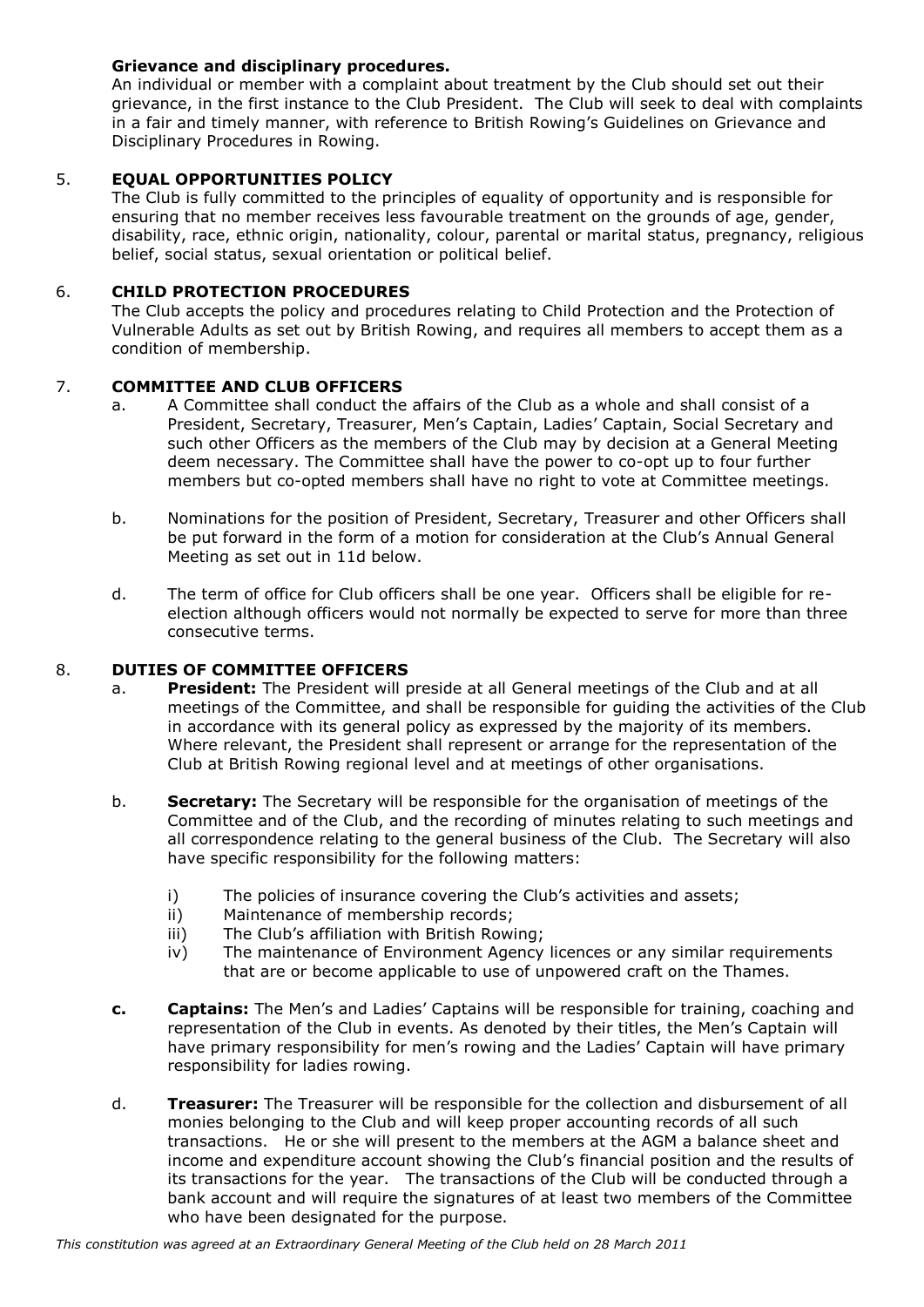The Treasurer has no mandate to overdraw any bank account of the club other than under the authority of the membership granted at General Meeting.

e. **Social Secretary:** the Social Secretary will be responsible for the arrangement of nonrowing social events including the Club's Annual Dinner and logistical elements of the AGM.

# 9. **CLUB COMMITTEE**

- a. The Committee is responsible for the general conduct of the Club's business and activities and, in particular, for liaison with the School's Head of Rowing on such matters as the optimum number of members and use of the School's facilities.
- b. The Committee shall meet at least four times each year, or more frequently as required by the business to be transacted. Minutes of ordinary Committee meetings will be taken by the Secretary and will be available to all members;
- c. Special meetings of the Committee shall be called by the Secretary on instructions from the President, or not less than three committee members.
- d. A quorum shall consist of not less than four members.
- e. In the case of casual vacancy among the Committee, the said Committee shall be entitled to appoint another eligible person to act until the next AGM.
- f. The Committee and individual committee members should act according to high ethical standards, and ensure that conflicts of interest are properly dealt with.

## 10. **HONORARY ROLES**

In recognition of outstanding contribution to the Club, Life Presidents may be appointed. Nominations for these honorary roles may be made to the Secretary and will be considered by the Committee. Where approved, the appointment will be advised to members at the next AGM.

Currently serving officers of the Club are not eligible to become a Life President and Life Presidents are not eligible to become officers.

### 11. **GENERAL MEETINGS**

- a. An Annual General Meeting shall be held in October each year. There shall be laid before the meeting a statement of accounts made up to the 30th day of the month of September immediately preceding.
- b. An Extraordinary General Meeting shall be called on the instructions of a simple majority of the Committee, or on a requisition signed by not less than 50% of the members of the Club.
- c. Not less than 21 days clear notice shall be given, specifying to all members the time and business of any General Meeting.
- d. Motions for discussion at Annual General Meetings not of origin from within the Committee, shall be lodged with the Secretary at least 14 days preceding the AGM, and be signed by three members entitled to vote.
- e. At any General Meeting, a resolution put to the vote of the Meeting shall be decided by a show of hands. Where more than one nomination has been received for the same position on the Committee, voting will be by secret ballot conducted at the General Meeting.
- f. At all General Meetings the President will preside or, in his/her absence, the Secretary will chair the meeting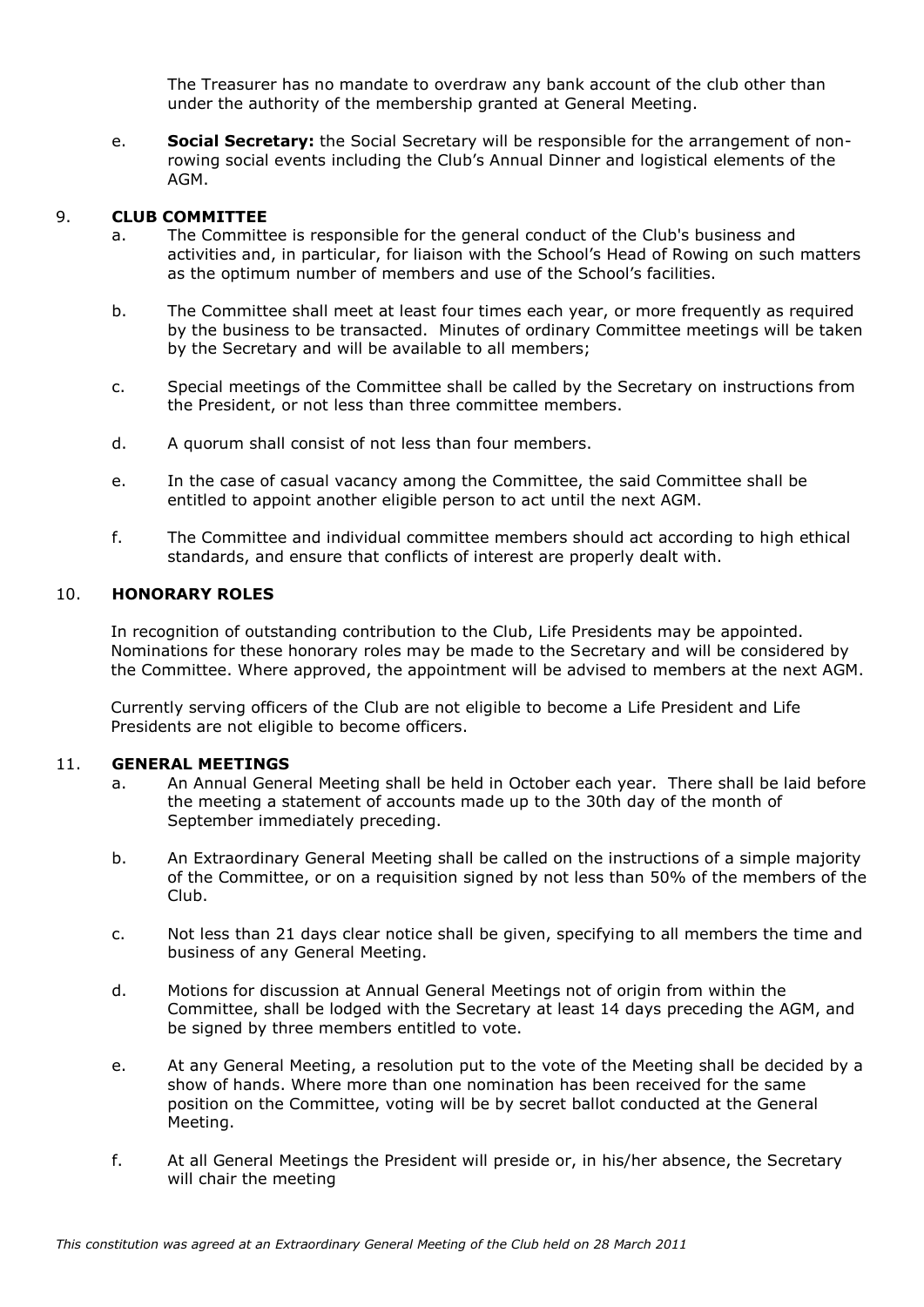- g. At all General Meetings not less than 50% of members of the Club shall constitute a quorum.
- h. **Absences of Quorum:** If after half an hour from the time appointed for the meeting, a quorum is not present, the Meeting, if called at the request of the members, shall be dissolved. In any other case, the Meeting shall be adjourned until a time and place to be fixed by the Committee. If a quorum is not present within half an hour from the time appointed for an Adjourned Meeting, the members present and entitled to vote shall be a quorum.
- i. **Accidental omission:** Accidental Omission to give notice of a meeting to, or the nonreceipt of notice of a meeting by, any member shall not invalidate the proceedings of a meeting, provided always that a minimum of 50% of the membership shall have received such notice.

### 12. **LIABILITY**

The Committee shall manage the affairs of the Club. Financial or legal liability incurred in the rightful exercise of their office in the normal course of the Club's activities, shall not, however, be the personal liability of the Committee, but shall be the responsibility of the Club as a whole. The Committee should ensure that adequate and appropriate public or preferably civil liability insurance is in place to cover all the activities of the Club, its committee and members.

### 13. **VOTING**

All members who have paid the required subscription for their membership class are entitled to vote at all meetings.

### 14. **ALTERATION OF CONSTITUTION**

- a. This constitution shall not be altered, amended or rescinded except by a General Meeting of the Club.
- b. A resolution to give effect to a change must be passed by at least 75% of the members present at the General Meeting, and voting on this behalf.

#### 15. **AUDITOR**

Every Annual General Meeting shall appoint an Auditor who shall at the conclusion of the next financial year examine the accounting records of the Club, and report to the members on the income and expenditure accounts and balance sheet that are presented to the next AGM.

### 16. **DISTRIBUTION OF PROFITS**

In no circumstances can any profit be distributed to members, but any profits earned shall be used in furthering the objects of the Club.

### **17. OWNERSHIP OF CLUB ASSETS AND TERMINATION**

The Club's assets are deemed to be owned by the members for the time being. Resigning members, regardless of the reason for resignation, shall have no right to distribution of assets.

The Club shall not terminate except by a resolution of a Extraordinary General Meeting convened for the purpose and, in such an event, any surplus assets shall be handed over to a body or bodies with similar objects or to a charity or charities agreed by the meeting which formally terminates the Club, provided always that the School Boat Club is given first refusal of the said assets.

#### 18. **POWER OF DECISION**

Any matter not provided for in this constitution, or any question over the interpretation of it shall be dealt with by the Committee whose decision by majority vote shall be final.

#### 19. **SAFETY**

The Officers and Committee have primary responsibility for safe practice within the Club and for observing guidance of water safety issued by British Rowing and through RowSafe.

*This constitution was agreed at an Extraordinary General Meeting of the Club held on 28 March 2011* In pursuance of these responsibilities, the Committee will appoint a number of Water Safety Officers (WSOs) from amongst the Club's membership deemed in the Committee's absolute